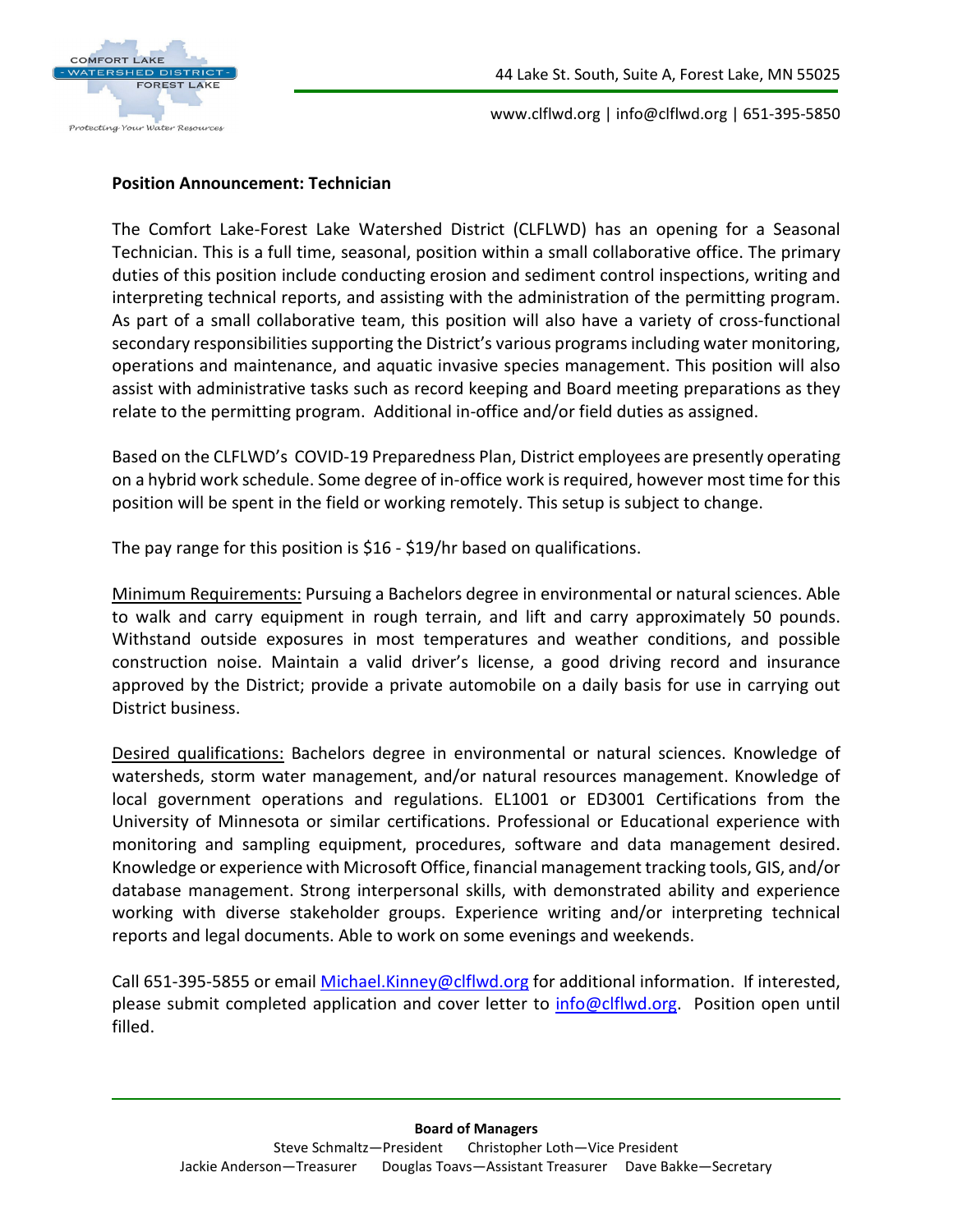

# **Comfort Lake-Forest Lake Watershed District** ------------------------------------------------------------------------------------------------------------------------------------------

| <b>Position Title</b>     | <b>Seasonal Technician</b>                                                                                                                                                                                                                                                                                                                                                             |
|---------------------------|----------------------------------------------------------------------------------------------------------------------------------------------------------------------------------------------------------------------------------------------------------------------------------------------------------------------------------------------------------------------------------------|
| <b>Position Objective</b> | As a member of a small, collaborative team, this position provides<br>technical assistance in water resource protection as it relates to<br>implementation of the goals, policies, and programs identified in the<br>Watershed Management Plan (WMP) of the District. The position<br>adds value by assisting with program implementation, project<br>maintenance, and record keeping. |
| <b>Status</b>             | Non-Exempt, Fulltime                                                                                                                                                                                                                                                                                                                                                                   |
| Pay Range                 | $$16 - $19/hr$                                                                                                                                                                                                                                                                                                                                                                         |
| <b>Accountable to</b>     | District Administrator                                                                                                                                                                                                                                                                                                                                                                 |
|                           |                                                                                                                                                                                                                                                                                                                                                                                        |

### **Key Responsibilities and Duties**

#### **Permitting**

- Conduct erosion control inspections at permitted sites within the district
- Assist permitting coordinator with administration of new permits
- Assist permittees with submittals and assure a timely review process
- Conduct inspections at unpermitted work sites to determine site conditions and if CLFLWD oversight is required
- Write and interpret technical reports pertaining to site inspections, site plan updates, and site stabilization requirements
- Maintenance of shared drive and permitting database
- Fulfill additional permitting duties as assigned by the District Administrator

#### **Operations and Maintenance**

• Assist project coordinator in the maintenance of various projects throughout the district. **Monitoring** 

- Assist with District monitoring efforts
- Help with the calibration and maintenance of District monitoring equipment
- Assist with data preparation, organization, and entry into databases

#### **Aquatic Invasive Species (AIS) Prevention and Management**

- Assist with District's aquatic invasive species preventions program
- Help staff with performing early detection, delineation, and post treatment assessment surveys